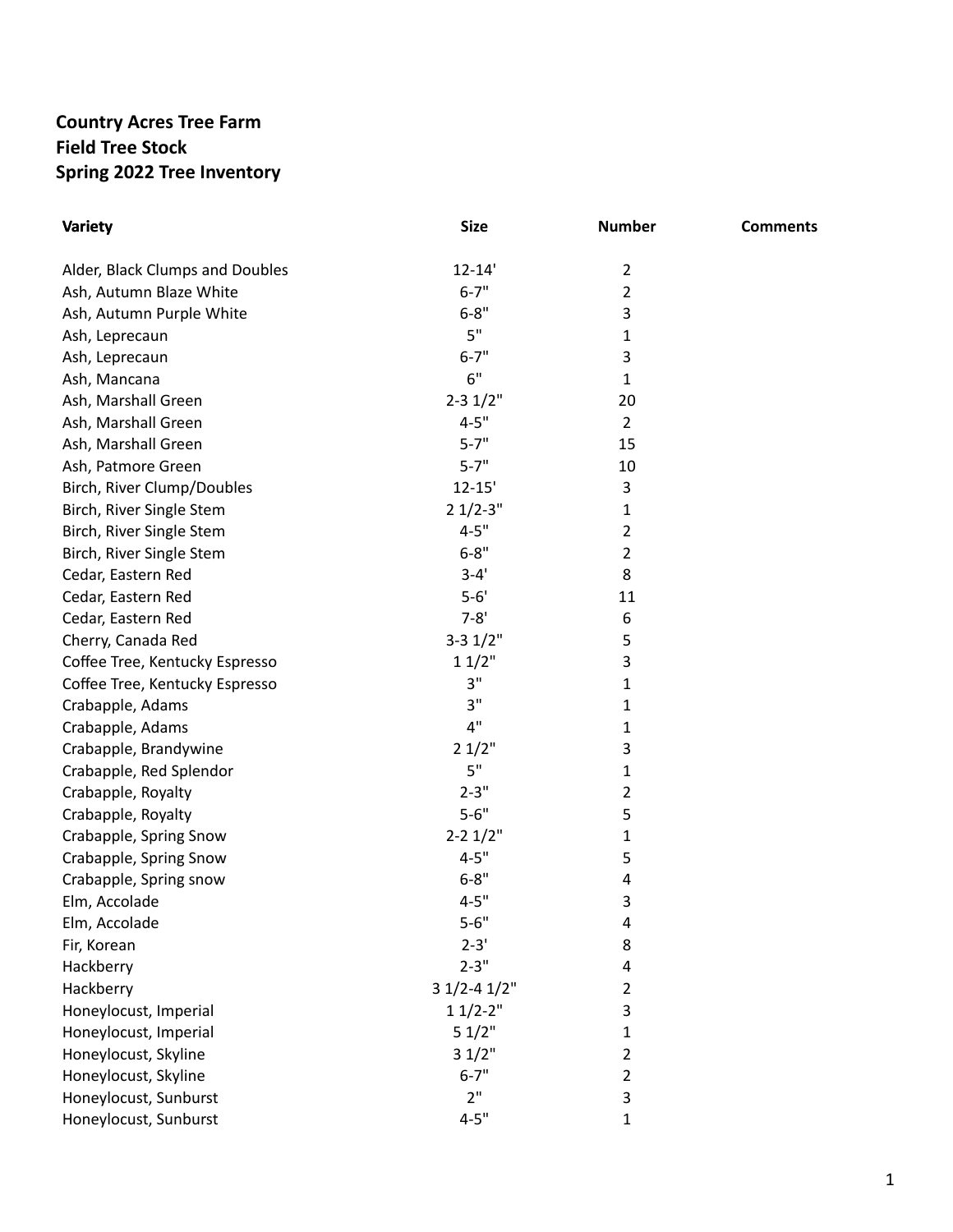| Variety                        | <b>Size</b>     | <b>Number</b>  | <b>Comments</b>    |
|--------------------------------|-----------------|----------------|--------------------|
| Linden, Little Leaf Greenspire | $3 - 4"$        | 4              |                    |
| Linden, Little Leaf Greenspire | $41/2 - 5"$     | 2              |                    |
| Linden, Redmond                | 5"              | 1              |                    |
| Linden, Redmond                | 8"              | 1              |                    |
| Maple, Amur Single Stem        | $6 - 8"$        | 4              |                    |
| Maple, Armstrong               | 11/2"           | 1              |                    |
| Maple, Autumn Blaze            | $11/2-2"$       | 22             |                    |
| Maple, Autumn Blaze            | $21/2-3"$       | 7              |                    |
| Maple, Autumn Blaze            | $31/2 - 41/2$ " | 3              | One is park grade  |
| Maple, Autumn Blaze            | $6 - 8"$        | 5              | Two are park grade |
| Maple, Autumn Blaze Clump      | $15 - 18'$      | $\overline{2}$ |                    |
| Maple, Autumn Spire            | 31/2"           | 1              |                    |
| Maple, Autumn Spire            | $4 - 5"$        | 2              |                    |
| Maple, Burgundy Belle          | $21/2-3"$       | $\overline{2}$ |                    |
| Maple, Celebration             | $21/2-3"$       | $\overline{2}$ |                    |
| Maple, Columnare               | $4 - 5"$        | $\overline{2}$ |                    |
| Maple, Columnare               | $6 - 7"$        | 4              | One is park grade  |
| Maple, Deborah                 | $11/2-2"$       | 6              |                    |
| Maple, Deborah                 | 4"              | 2              |                    |
| Maple, Deborah                 | $6 - 8"$        | 1              |                    |
| Maple, Emerald Luster          | $2 - 21/2"$     | 4              |                    |
| Maple, Emerald Luster          | $3 - 4"$        | 2              |                    |
|                                | $5 - 6"$        | $\overline{2}$ |                    |
| Maple, Emerald Lustre          | $3 - 4"$        |                |                    |
| Maple, Red Common              |                 | 3              |                    |
| Maple, Royal Red               | 11/2"           | 1              |                    |
| Maple, Schindler               | 5"              | 1              |                    |
| Maple, Sienna Glen             | $2 - 3"$        | 14             |                    |
| Maple, Sienna Glen             | $4 - 5"$        | 1              |                    |
| Maple, State Street            | $2 - 3"$        | 1              |                    |
| Maple. State Street            | $31/2 - 4"$     | 3              |                    |
| Maple, Common Sugar            | $3-4$ $1/2$ "   | 6              |                    |
| Maple, Common Sugar            | $5 - 6"$        | 4              |                    |
| Mountain Ash, Cardinal         | 5"              | 1              |                    |
| Mulberry, Common               | $2 - 3"$        | 3              |                    |
| Oak, Burr                      | $2 - 3"$        | 3              |                    |
| Oak, Burr                      | $31/2 - 41/2$ " | 2              |                    |
| Oak, Burr                      | $6 - 8"$        | 2              |                    |
| Oak, Heritage                  | 11/2"           | 3              |                    |
| Oak, Northern Red              | $2 - 3"$        | 2              |                    |
| Oak, Northern Red              | $5 - 6"$        | 1              |                    |
| Oak, Northern Red              | $7 - 8"$        | 3              |                    |
| Oak, Regal Prince              | 3"              | 2              |                    |
| Oak, Swamp White               | $1 - 11/2$ "    | 4              |                    |
| Oak, Swamp White               | $2 - 21/2$      | 3              |                    |
| Oak, Swamp White               | $3 - 4"$        | 3              | One is park grade  |
| Oak, Swamp White               | $41/2 - 5"$     | 3              | One is park grade  |